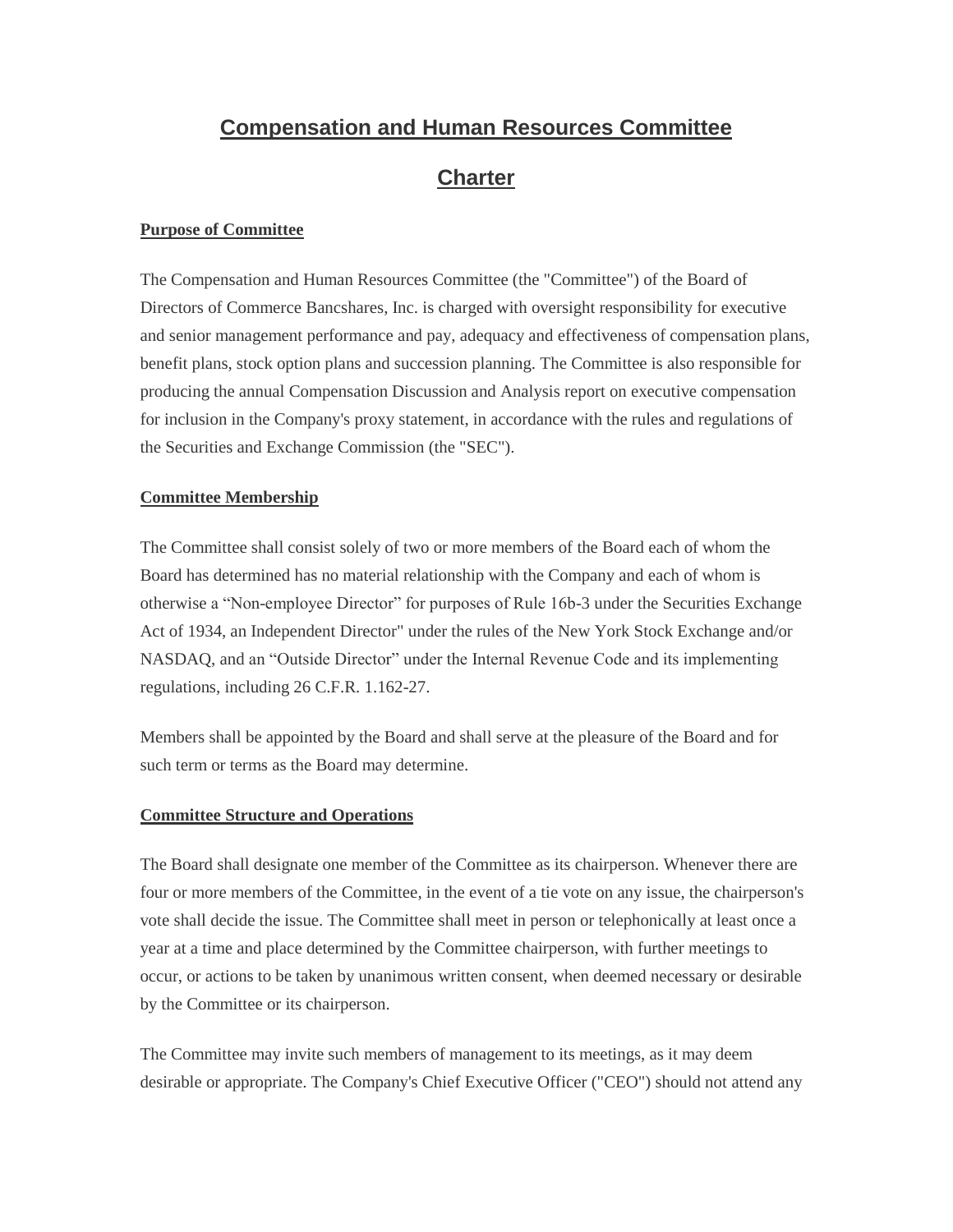portion of any meeting where the CEO's performance or compensation is discussed, unless specifically invited by the Committee.

#### **Committee Duties and Responsibilities**

- 1. In consultation with senior management, establish the Company's general compensation philosophy, and oversee the development and implementation of executive and senior management compensation programs.
- 2. Review and approve corporate goals and objectives relevant to the compensation of the CEO, evaluate the performance of the CEO in light of those goals and objectives, and set the CEO's compensation level based on this evaluation. The Committee will review and approve compensation changes for members of the Executive Management Committee. The Committee will provide a thorough annual review of such matters with the full Board.
- 3. Review and approve compensation programs applicable to the Executive Management Committee of the Company.
- 4. Make recommendations to the Board with respect to the Company's incentive compensation plans and equity-based plans, including all stock based plans. Oversee the activities of the individuals and committees responsible for administering these plans, including the Corporate Director of Human Resources and the Retirement Committee, and discharge any responsibilities imposed on the Committee by any of these plans.
- 5. In consultation with senior management, oversee regulatory compliance with respect to compensation matters, including overseeing the Company's policies on structuring compensation programs to preserve tax deductibility. When required, establishing performance goals and certifying those performance goals have been attained for purposes of Section 162(m) of the Internal Revenue Code.
- 6. May select and retain independent compensation and benefits consultants and other outside counsel, as needed, to provide independent advice to the Compensation and Human Resources Committee with respect to the Company's current and prospective executive compensation and employee benefit programs.
- 7. In conjunction with the full Board, advise and consult with management on succession planning and other significant human resources matters, as appropriate.
- 8. Any other duties or responsibilities expressly delegated to the Committee by the Board from time to time relating to the Company's compensation programs.